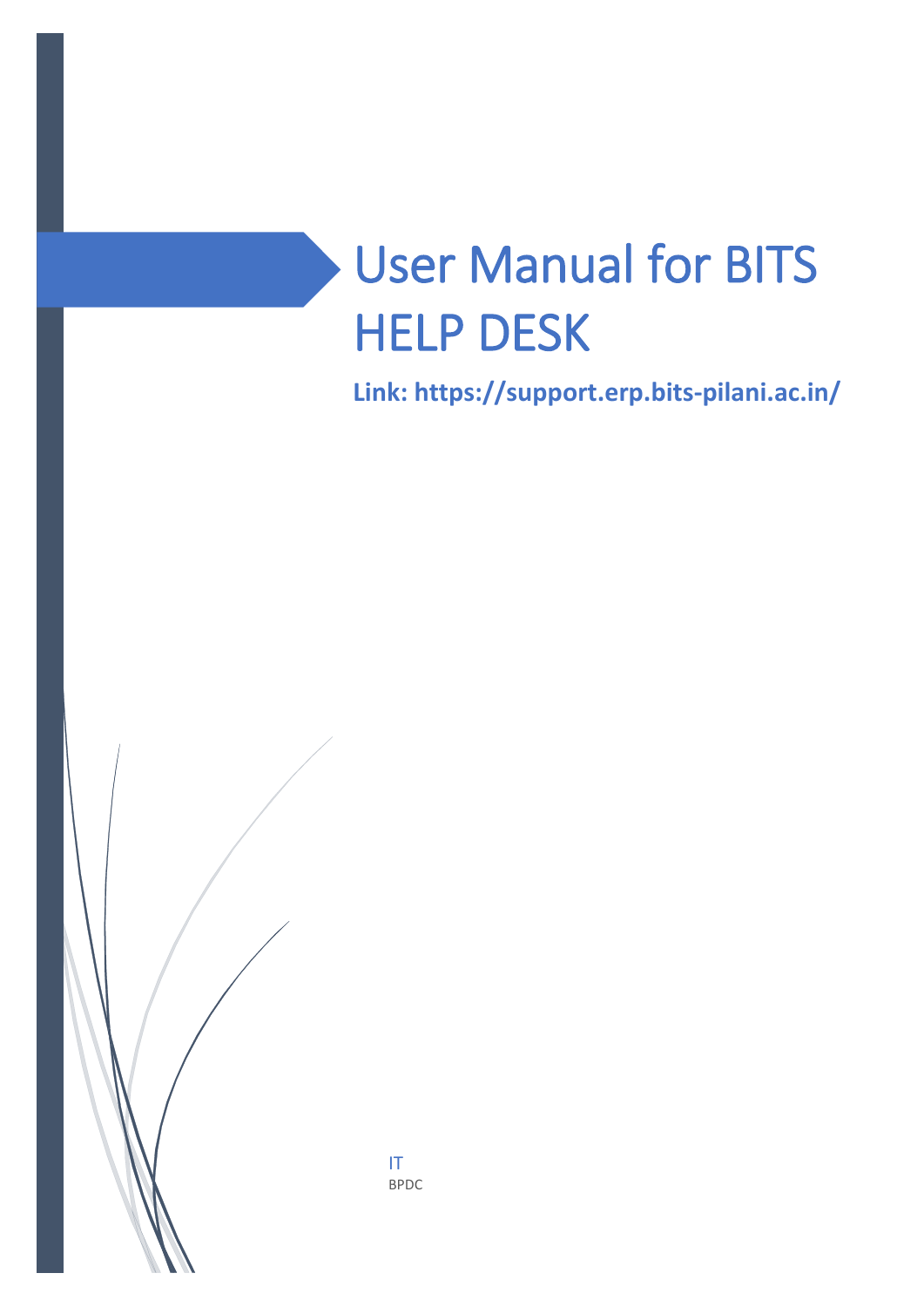### Step 1: The BITS Help Desk portal address is [https://support.erp.bits-pilani.ac.in/.](https://support.erp.bits-pilani.ac.in/) Click on sign in.



## Step 2: Click on Sign in with SAML for Clients



**Note: As Single sign-on is enabled, In the browser if the User is already logged in to University e-mail then just by click on Sign in with SAML For Clients (as highlighted on above screenshot), the user will be directly redirected to Home Page of the Help Desk portal.**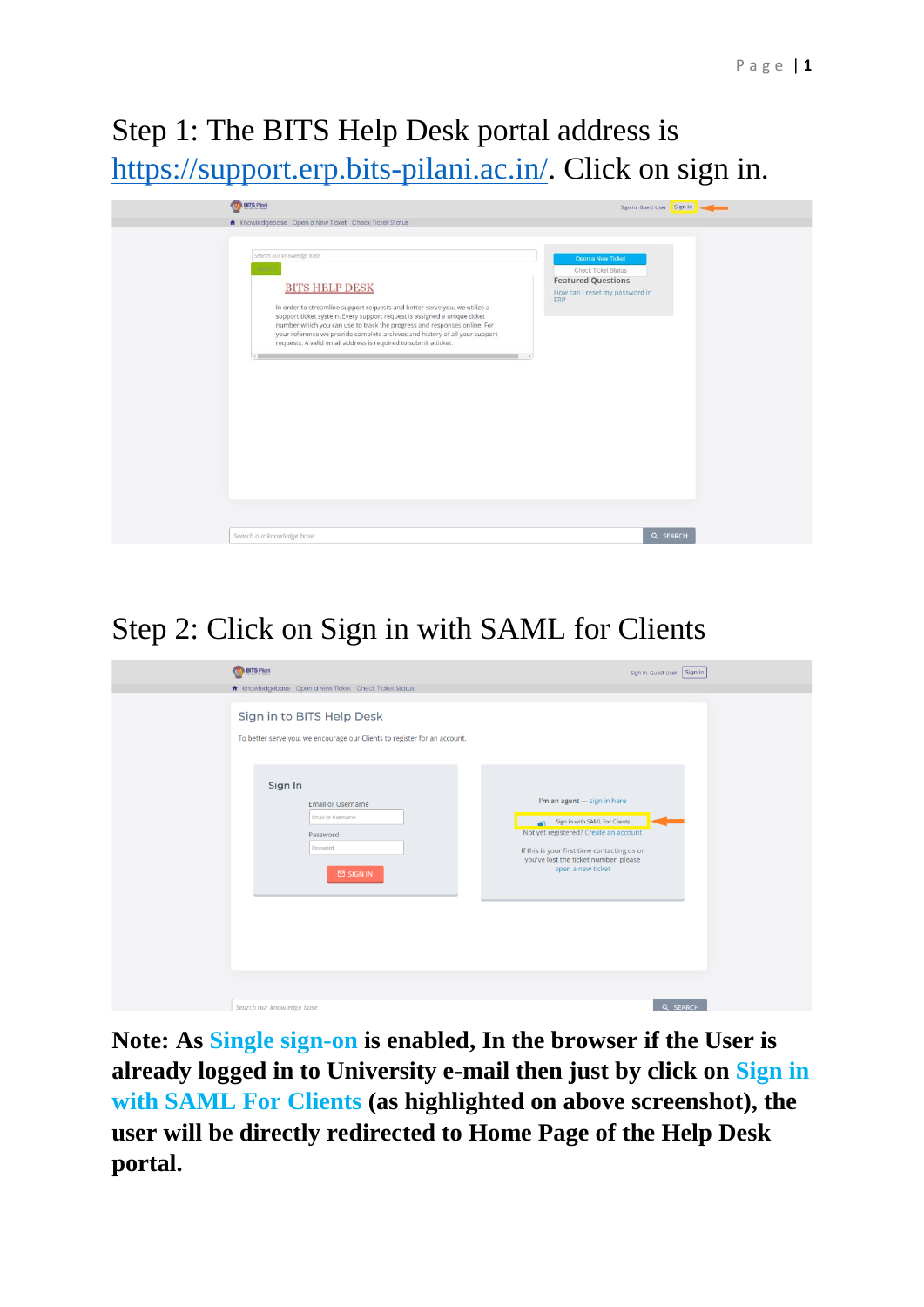Step 3: Sign in to BITS Help Desk with University Email credentials.



## Step 4: Upon Sign in, it will redirect to Home page. Click on Open a New Ticket.

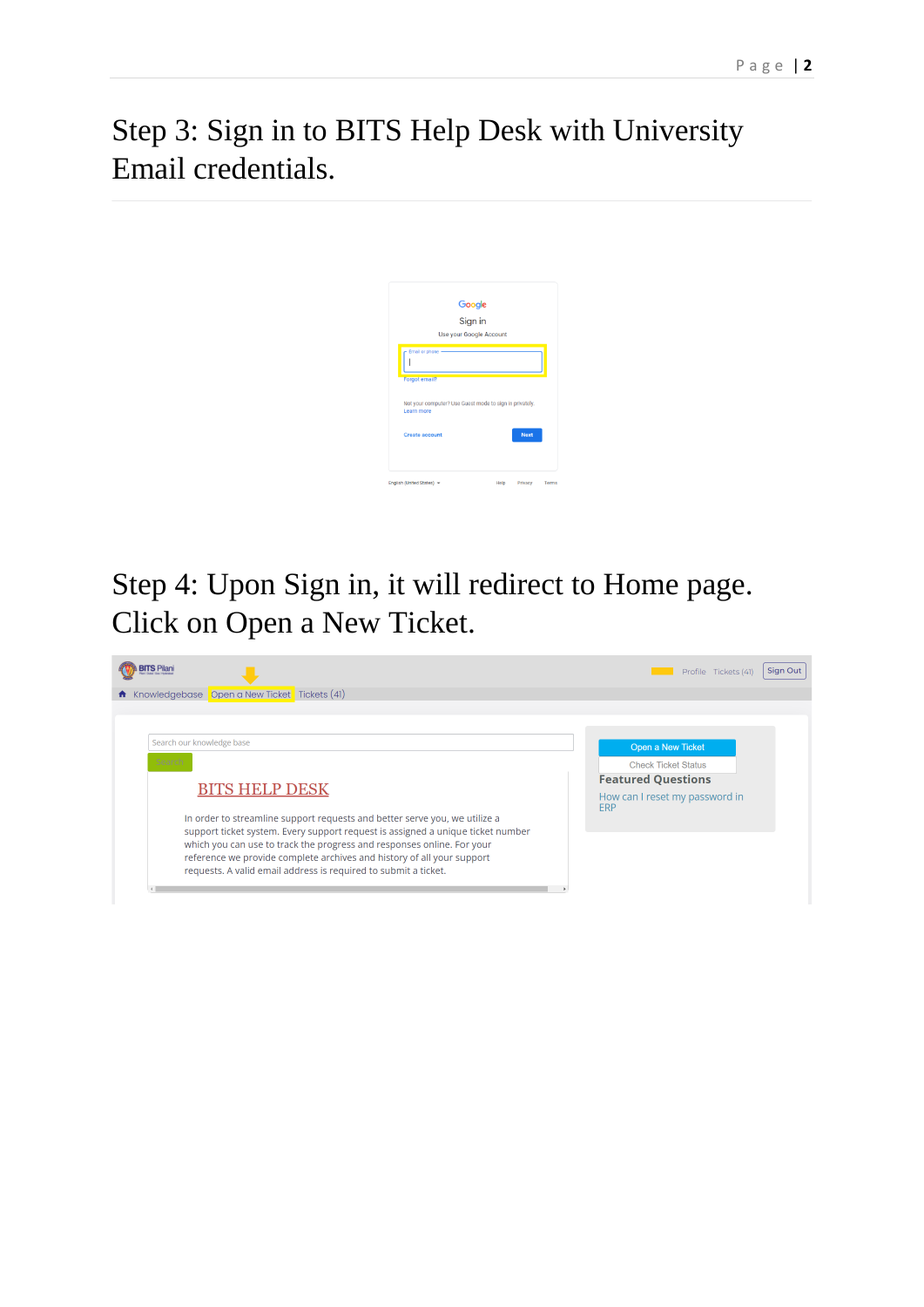Step 5: Here, choose the Help Topic, Issue summary, relevant details & files can be attached. Then click on Create Ticket.

| <b>BITS Plan</b>                                                                                  | Profile Tickets (40) Sign Out           |  |
|---------------------------------------------------------------------------------------------------|-----------------------------------------|--|
| * Knowledgebase Open a New Ticket Tickets (40)                                                    |                                         |  |
|                                                                                                   |                                         |  |
| Open a New Ticket<br>Please fill in the form below to open a new ticket.                          |                                         |  |
| Email<br>Client                                                                                   |                                         |  |
|                                                                                                   |                                         |  |
| <b>Help Topic</b><br>DUBAI CAMPUS / Printer issue<br>$\sim$                                       | <a>Choose relevant Help Topic</a>       |  |
| <b>Ticket Details</b>                                                                             |                                         |  |
| Please Describe Your Issue                                                                        |                                         |  |
| <b>Issue Summary *</b>                                                                            |                                         |  |
| Printer Issue                                                                                     | Issue Summary can be mentioned here     |  |
| <b>○ 1 8 4 8 7 2 5 2 8 回 日 ○ 一 与</b>                                                              |                                         |  |
| Dear Concern, The printer is not working from my Computer. Kindly get it rectified.<br>Thank you. | Issue Details can be mentioned here     |  |
|                                                                                                   |                                         |  |
| Or op files here or choose them                                                                   | sue relevant files can be attached here |  |
| J.                                                                                                | Click to create new ticket              |  |
| <b>Create Ticket</b>                                                                              | Reset<br>Cancel                         |  |

#### Some Help Topics are as follows,

#### Help Topic



#### **Note: Kindly ensure to choose only the Help Topics starts with DUBAI CAMPUS, which are related with BPDC to create ticket.**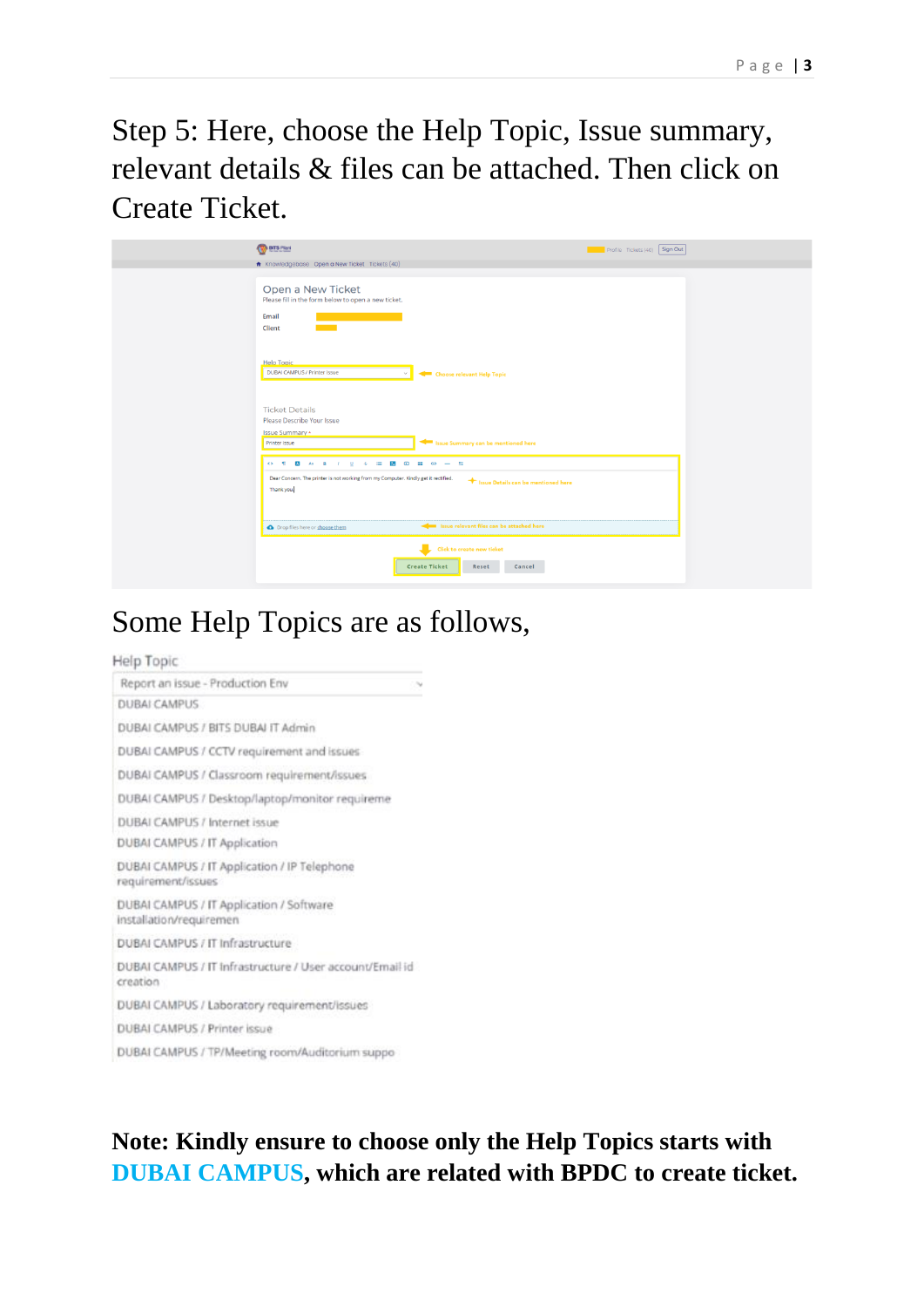Step 6: Click on Tickets to view tickets in Grid view. Click on Open / Closed to view the tickets by status.

| <b>BITS Pilani</b>                |                                                           |                  |                                                            | Sign Out<br>Profile Tickets (41)               |
|-----------------------------------|-----------------------------------------------------------|------------------|------------------------------------------------------------|------------------------------------------------|
|                                   | <b>A</b> Knowledgebase Open a New Ticket Tickets (41)     |                  | :k on Tickets to view Open / Closed tickets in Grid view - |                                                |
|                                   |                                                           |                  |                                                            |                                                |
|                                   |                                                           |                  |                                                            |                                                |
| Search                            | $\mathbb{Q}$                                              |                  | All Help Topics                                            | $\checkmark$                                   |
|                                   |                                                           |                  |                                                            |                                                |
| Tickets C                         |                                                           |                  |                                                            | Closed (25)<br><b>Open (16)</b>                |
| Showing 1 - 16 of 16 Open Tickets |                                                           |                  |                                                            | Click on Open to view Open tickets / Closed to |
|                                   | Click on ticket number to update and follow up the ticket |                  |                                                            | view Closed tickets by Status on Grid view     |
| #                                 | <b>Create Date</b>                                        | <b>Status</b>    | Subject                                                    | Department                                     |
| 738211                            | 2/7/22                                                    | Open             | <b>Printer Issue</b>                                       | <b>DUBAI CAMPUS</b>                            |
| 867461                            | 12/20/21                                                  | Open             | Data center Maintenance                                    | <b>DUBAI CAMPUS</b>                            |
| 126588                            | 12/20/21                                                  | Open             | All Account disable require for withdrawal<br>student      | <b>DUBAI CAMPUS</b>                            |
| 743372                            | 12/20/21                                                  | Open             | Printer parts replace require                              | <b>DUBAI CAMPUS</b>                            |
| 897706                            | 12/20/21                                                  | Open             | Printer issue needs to be fixed in Room 143                | <b>DUBAI CAMPUS</b>                            |
| 196965                            | 12/19/21                                                  | Open             | test                                                       | <b>DUBAI CAMPUS</b>                            |
| 431341                            | 12/17/21                                                  | Open             | test-meeting room support required today                   | <b>IT Department</b>                           |
| 974239                            | 12/17/21                                                  | Open             | test-meeting room support required                         | <b>IT Department</b>                           |
| 0.71070                           | 12117121                                                  | 0 <sub>max</sub> | $1 - 10$                                                   | <b>IT Department</b>                           |

Step 7: Click on ticket number to open an existing ticket to update / track status.

| <b>BITS Pilari</b>                                                                                                                                                | <b>Contract</b>                                                               | Profile Tickets (41) Sign Out |
|-------------------------------------------------------------------------------------------------------------------------------------------------------------------|-------------------------------------------------------------------------------|-------------------------------|
| * Knowledgebase Open a New Ticket Tickets (41)                                                                                                                    |                                                                               |                               |
| <b>Printer Issue</b><br>#738211                                                                                                                                   |                                                                               | $\bigoplus$ Print / Edit      |
| <b>Basic Ticket Information</b>                                                                                                                                   | User Information                                                              |                               |
| Open<br><b>Ticket Status</b><br><b>DUBAI CAMPUS</b><br>Department<br>2/7/22 15:40<br><b>Create Date</b>                                                           | Name<br>Email<br>Phone                                                        |                               |
| posted 2/7/22 15:40<br>Dear Concern, The printer service not working in my computer. Kindly get it rectified.<br>Thank you.<br>→ Created by <b>4</b> 2/7/22 15:40 |                                                                               |                               |
| To best assist you, we request that you be specific and detailed *                                                                                                |                                                                               |                               |
| <b>○ 1 0 △ 8 / U &amp; 三 团 ① 目 ∞ 一 与</b>                                                                                                                          |                                                                               |                               |
|                                                                                                                                                                   | To best assist you, the specific detailed information<br>can be provided here |                               |
| On Drop files here or choose them The issue relevent files can be dropped here                                                                                    |                                                                               |                               |
| To Post reply<br><b>Post Reply</b>                                                                                                                                | Cancel<br>Reset                                                               |                               |